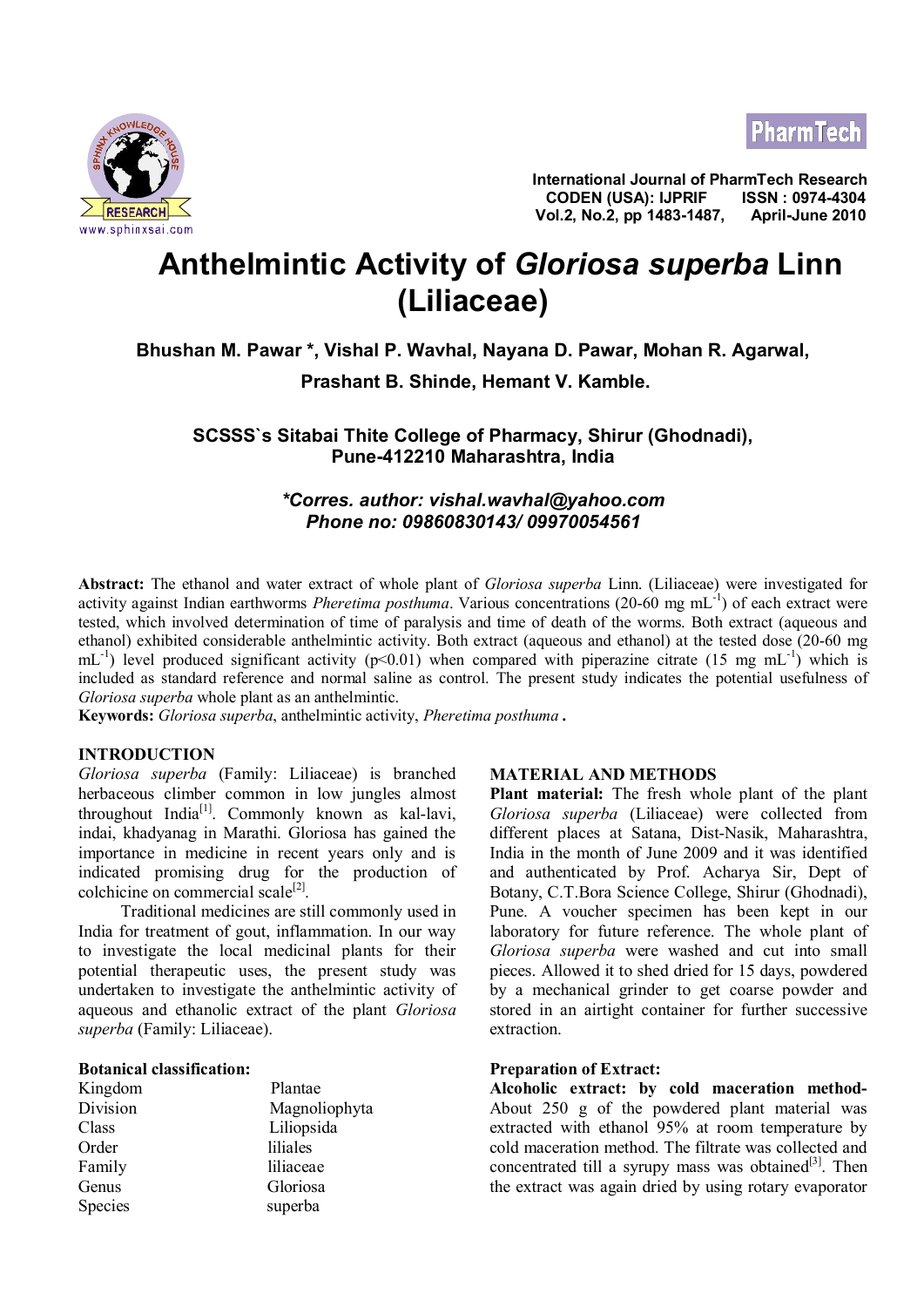under controlled condition of temperature and pressure.

The ethanolic and aqueous extracts were referred as AEGS and EEGS respectively. The dried extract were dissolved in normal saline (vehicle) and used for anthelmintic activity study.

**Animals:**Indian adult earthworm *Pheretima posthuma* were used to evaluate anthelmintic activity. The earthworms were collected from moist soil at Government compost and nursery, Shirur, Pune and washed with normal saline to remove soil and fecal matter. Earthworm were identified at Zoology Dept. C.T. Bora Science college; Shirur Dist–Pune (Maharashtra). The earthworms of 4 -6 cm in length and 0.2-0.3 cm in width were used for all experimental protocol.

**Drug and chemicals used:** Piperazine citrate was used as reference standard. Chemical Ethanol (95% v/v) AR (SD Fine Chemicals, Mumbai).

## **Preparation of Test Sample**

Sample for experiment were prepared by dissolving extract to obtain a stock solution of 100mg/mL. From this stock solution, different working dilutions were prepared to get concentration range of 30, 40, 50 and 60 mg/mL and 20, 30, 40, and 50 mg/mL of aqueous extract solution and alcoholic extract solutions respectively.

**Anthelmintic activity:** The anthelmintic activity was evaluated in adult Indian Earthworm (*Pheretima posthuma*) due to its anatomical and physiological resemblance with the intestinal roundworm parasites of human being<sup>[5][6][7][8]</sup>. The anthelmintic screening was carried out.<sup>[4]</sup>

The groups of equal sized Indian earthworms consisting of six earthworms in each group were released in 50mL of sample with desired concentrations, AEGS  $(30, 40, 50, 60$ mg mL<sup>-1</sup>), EEGS  $(20, 30, 40, 50$  mg mL<sup>-1</sup>). Group of earthworms in saline solution was used as Control group and Group of earthworms in piperazine citrate  $(15mg \text{ mL}^{-1})$  used as Reference. Observations were made for the time taken to paralysis and death of individual worms. Paralysis as said to occur when no movement of any sort could be observed except the worms was shaken vigorously. Death was concluded when the worms

neither moved when shaken vigorously nor when dipped in warm water at  $50^{\circ}$ C.

## **RESULT AND DISCUSSION**

Preliminary Phytochemical analysis showed the presence of carbohydrates, alkaloids, phytosterols, fixed oil, fats, saponins, gum, mucilage, phenolic compounds and tannins like phytoconstituents (Table1) may be responsible to show a potent anthelmintic activity. From the observation made all the extracts of whole plant of *Gloriosa superba* was found to show a potent anthelmintic activity when compared to the standard drug,

After a brief stimulant effect, earthworm lost their motility on exposure to crude extract of plant *Gloriosa superba* Linn. Each aqueous extract containing  $30, 40, 50$  and  $60$  mg/mL and alcoholic extract containing 20, 30, 40 and 50 mg/mL produced dose dependent paralysis ranging from loss of motility to loss of response to external stimuli, which eventually progressed to death. As shown in graph no. 1 and 2, alcoholic extract of plant *Gloriosa superba* Linn. and its different fractions exhibited anthelmintic activity in dose dependent manner giving shortest time of paralysis and death respectively with 50mg/mL. Also as shown in graph no. 3 and 4, aqueous extract of plant *Gloriosa superba* Linn. and its different fractions exhibited anthelmintic activity in dose dependent manner giving shortest time of paralysis and death respectively with 60mg/mL. Therefore potency of drug was found to be inversely proportional to the time taken for paralysis/ death of worms (Table2). The higher concentration of each crude extract produced paralytic effect much earlier and necrotic spots were observed externally on the worms, with higher concentrations. The effect of each crude extract was compared with piperazine citrate.

From the above results, it is concluded that all the extracts of whole plant of *Gloriosa superba* have potent anthelmintic activity when compared with conventionally used drug and is equipotent to standard anthelmintic drug. Further studies using *in vivo* models are required to carry out and establish the effectiveness and pharmacological rationale for the use of *Gloriosa superba* as an anthelmintic drug. The drug may be further explored for phytochemical profile to identify the active constituent responsible for anthelmintic activity.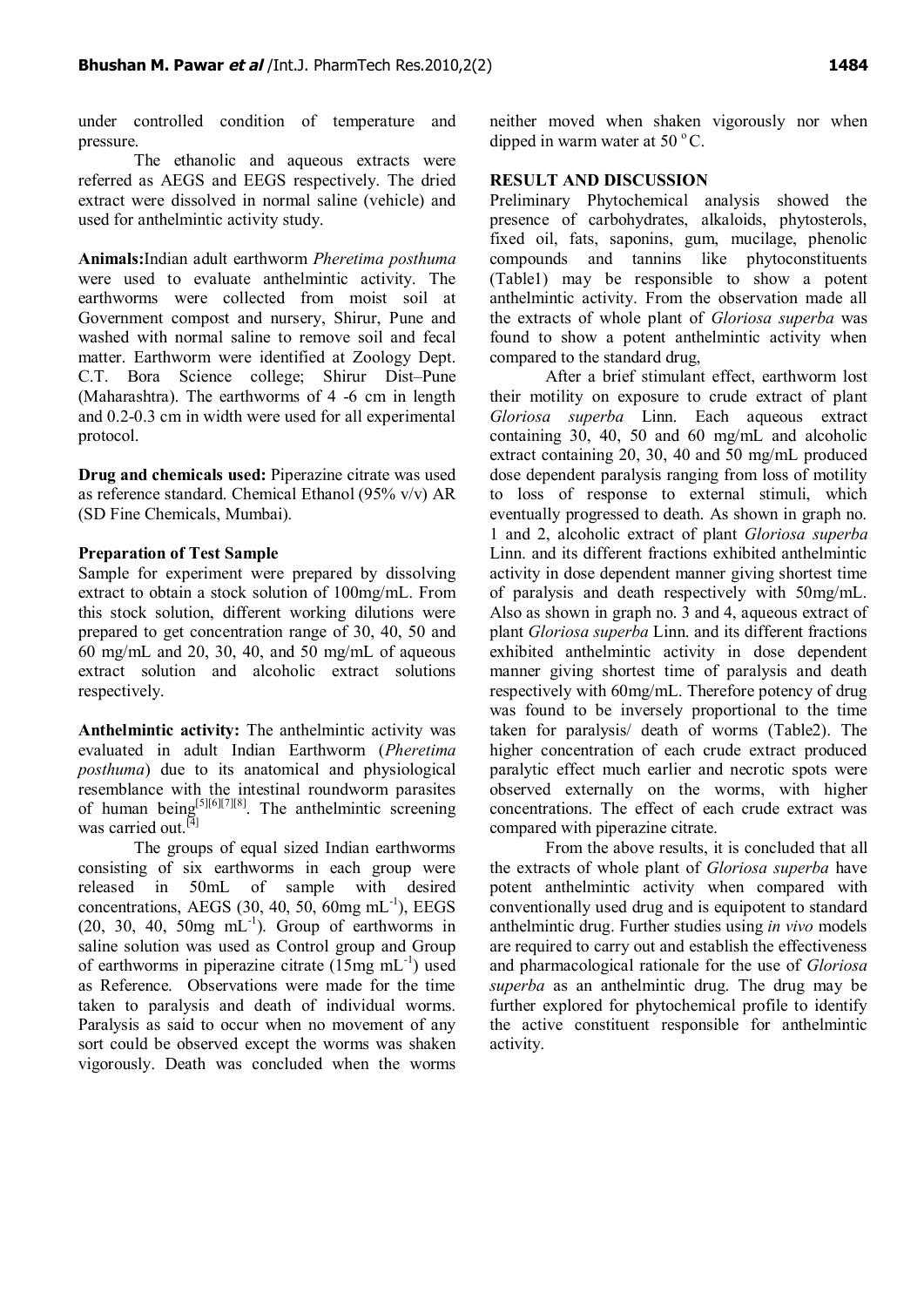| $\boldsymbol{\mathcal{J}}$ respectively.<br>− ״ |                           |                          |                          |        |  |  |
|-------------------------------------------------|---------------------------|--------------------------|--------------------------|--------|--|--|
| <b>Test</b>                                     | Petroleum<br><b>Ether</b> | <b>Chloroform</b>        | <b>Ethanol</b>           | Water  |  |  |
| Alkaloids                                       | $\overline{\phantom{0}}$  | $\overline{\phantom{a}}$ | $^{+}$                   | $^+$   |  |  |
| Carbohydrates                                   | $\overline{\phantom{0}}$  | $\overline{\phantom{0}}$ | $^{+}$                   | $^{+}$ |  |  |
| Phytosterols                                    | $^{+}$                    | -                        | $\overline{\phantom{a}}$ |        |  |  |
| Terpenes                                        | -                         | $\overline{\phantom{0}}$ | $\overline{\phantom{a}}$ |        |  |  |
| Fixed oil and fats                              | $^{+}$                    | $\overline{\phantom{0}}$ | $\overline{\phantom{a}}$ |        |  |  |
| Saponins                                        | $\overline{\phantom{a}}$  | $\overline{\phantom{a}}$ | $^{+}$                   | $^{+}$ |  |  |
| Phenolic compounds and<br>tannins               | -                         |                          | $^{+}$                   | $^{+}$ |  |  |
| Flavonoids                                      | $\overline{\phantom{0}}$  |                          | $\overline{\phantom{0}}$ |        |  |  |
| Gums and mucilage                               | $\overline{\phantom{0}}$  | -                        | $\overline{\phantom{a}}$ | $^{+}$ |  |  |
| Proteins                                        | $\overline{\phantom{0}}$  | $\overline{\phantom{a}}$ | $\overline{\phantom{0}}$ |        |  |  |

## **Table1: Preliminary phytochemical screening of the entire plant powder of** *Gloriosa superba*

+ present, - absent

## **Table2: Anthelmintic activity of ethanol and aqueous extract of** *Gloriosa superba*

| <b>Groups</b> | <b>Treatments</b>       | Concentration      | Time taken for   | Time taken for   |
|---------------|-------------------------|--------------------|------------------|------------------|
|               |                         | used $(mgmL^{-1})$ | Paralysis (min)  | Death (min)      |
|               | Normal saline (control) |                    |                  |                  |
|               | Piperazine citrate      | 15                 | $21.20 \pm 0.87$ | $35.21 \pm 2.42$ |
|               | Ethanol extract         | 20                 | $11.66 \pm 1.04$ | $31.70 \pm 0.94$ |
|               | Ethanol extract         | 30                 | $9.80 \pm 0.52$  | $22.39 \pm 0.55$ |
|               | Ethanol extract         | 40                 | $8.95 \pm 1.60$  | $19.83 \pm 1.90$ |
| 6             | Ethanol extract         | 50                 | $5.99 \pm 0.37$  | $16.73 \pm 2.17$ |
|               | Aqueous extract         | 20                 | $39.93 \pm 1.06$ | $56.54 \pm 1.11$ |
| 8             | Aqueous extract         | 40                 | $25.08 \pm 1.16$ | $35.54 \pm 1.71$ |
| 9             | Aqueous extract         | 50                 | $20.36 \pm 1.30$ | $31.67 \pm 1.82$ |
| 10            | Aqueous extract         | 60                 | $13.73 \pm 0.13$ | $22.83 \pm 0.98$ |

Results are expressed as Mean±SEM from six observations -: worms alive upto 24 hr of observation, \*p<0.01when compared to piperazine citrate as standard reference.

# **Graph no.1: Graph of time for paralysis of earthworms vs different concentrations of alcoholic extract of GS and piperazine citrate.**

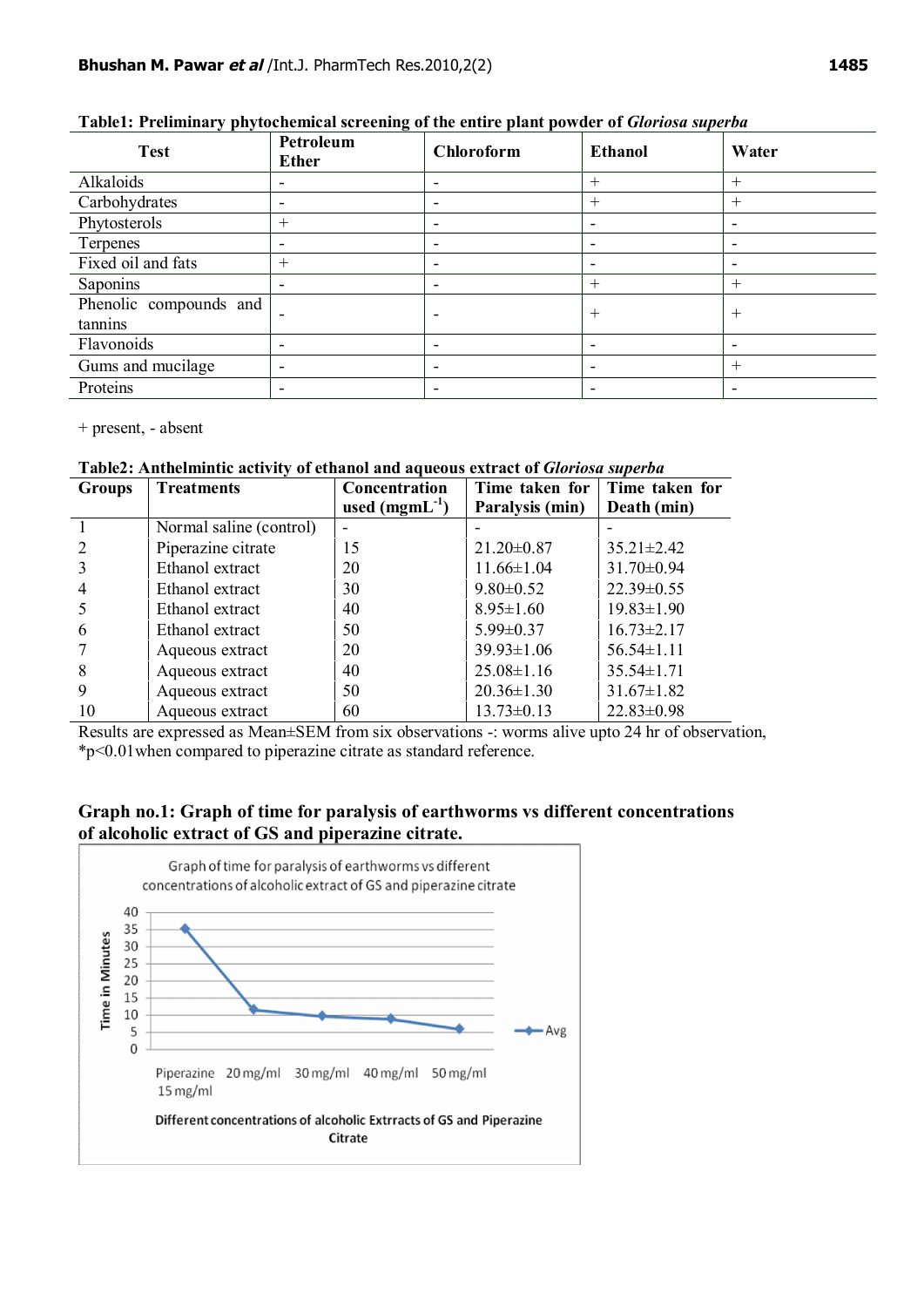#### **Graph no.2: Graph of time for death of earthworms vs different concentrations of alcoholic extract of GS and piperazine citrate.**



#### **Graph no.3: Graph of time for paralysis of earthworms vs different concentrations of aqueous extract of GS and piperazine citrate.**



## **Graph no.4: Graph of time for death of earthworms vs different concentrations of aqueous extract of GS and piperazine citrate.**



#### **Acknowledgement**

The auothors are thankful to Honorable Prof. D. G. Baheti, The Principal of Sitabai Thite College of Pharmacy, Shirur (Pune) for providing the all facilities to carry out this research work.